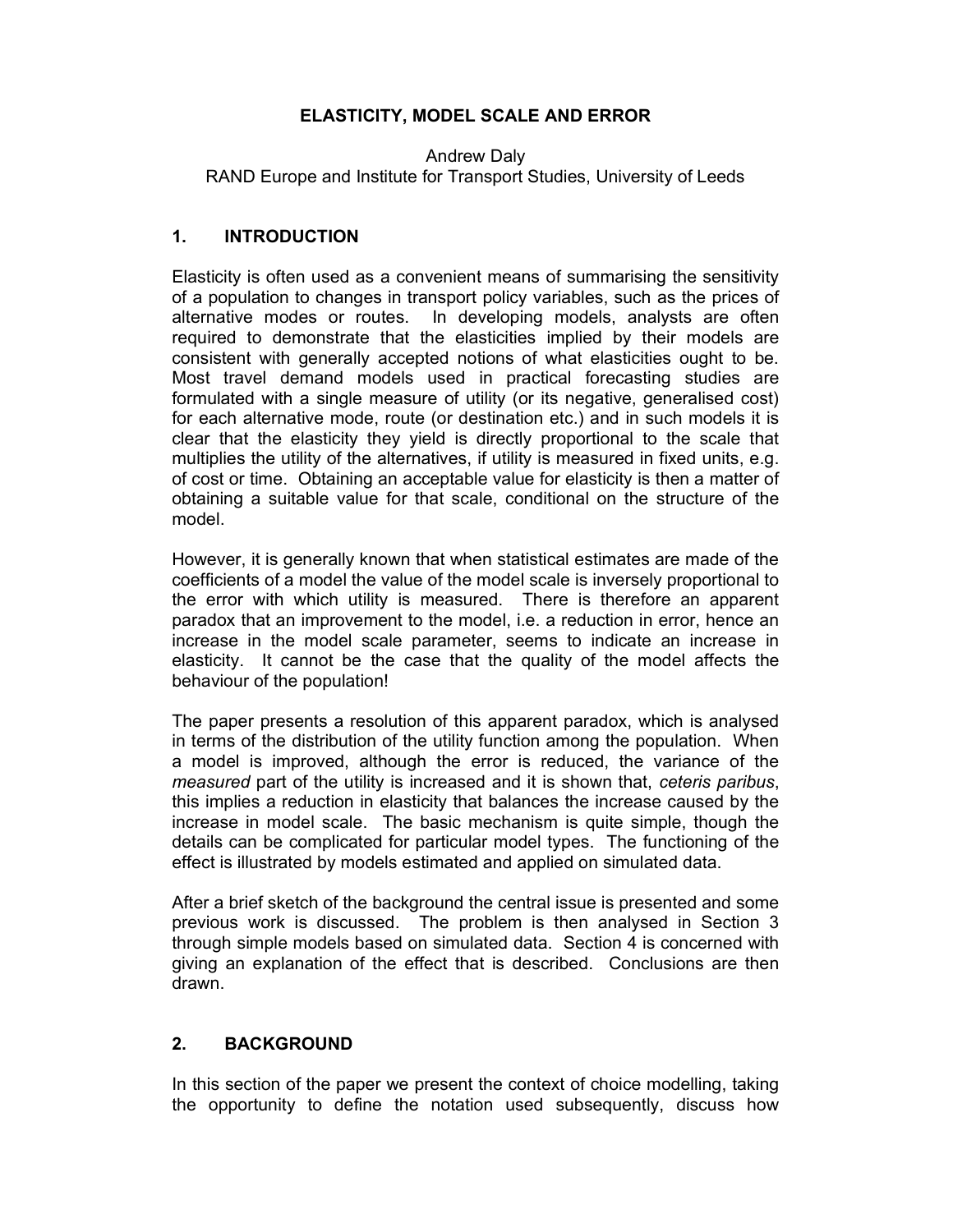measures of sensitivity can be defined for choice models, introduce the specific problem to which the paper is addressed and review briefly previous work in the area.

### 2.1 The context of choice modelling

Transport demand arises because of the choices made by people to travel and how, when and where to travel. It is then natural to set an analysis of issues concerning travel demand in the context of choice modelling and in the context of Random Utility Models (RUM) which are used as the basis for almost all advanced work in choice modelling and which can also be identified as the basis for most of the transport demand models used in practice.

The RUM framework postulates that choices are made as the result of utility maximisation by individuals and that the utility  $U_{ii}$  of an individual i for a choice alternative  $j$  can be approximated by

 $U_{ij} = V_{ij} + \varepsilon_{ij}$ 

where  $V$  is the analyst's best approximation of the utility and

 $\varepsilon$  is the error in the analyst's approximation.

In the analysis,  $\varepsilon$  is treated as a random number (hence the concept of random utility) and the initial focus is on specifying an appropriate form for its distribution. Given a distribution of  $\varepsilon$ , the probability  $p_{ij}$  that individual i will

choose alternative  $j$  in the total choice set  $C$  can in principle be calculated

$$
\Pr\{i \, chooses \, j\} = p_{ij} = \Pr\{V_{ij} + \varepsilon_{ij} \ge V_{ik} + \varepsilon_{ik}, \, for \, all \, k \in C\}
$$

This is in principle a more-or-less mechanical calculation, but depending on the distribution specified for  $\varepsilon$ , the actual process can be more or less difficult, sometimes involving Monte Carlo procedures. The simplest calculations arise in models of the logit family, which are used (for this reason) in most research and practical applications, and for which  $\varepsilon$  is specified to have an extreme-value or Gumbel distribution with the same variance across all of the alternatives.

For the present paper, we need to be careful how we specify the scale of the model. Of course, the scale of the utility  $U$  is entirely arbitrary but the scales of V and  $\varepsilon$  need to be compatible so that the probability calculations can be made appropriately. The way in which this is achieved in practice for logit models is that  $\varepsilon$  is specified to have a standard Gumbel distribution:

$$
\Pr\{\varepsilon \le t\} = \exp\left(-e^{-t}\right)
$$

This distribution has a mean which is equal to Euler's constant (0.5772..) but this is of no consequence since all alternatives have the same distribution, i.e. the same mean. More importantly, the Gumbel distribution has variance  $\pi^2/6$ , and it is this variance that defines the scale of the model. Thus the scale in which  $V$  is measured has to be adjusted to match the assumption that the standard error in estimating the utilities is  $\pi/\sqrt{6}$ .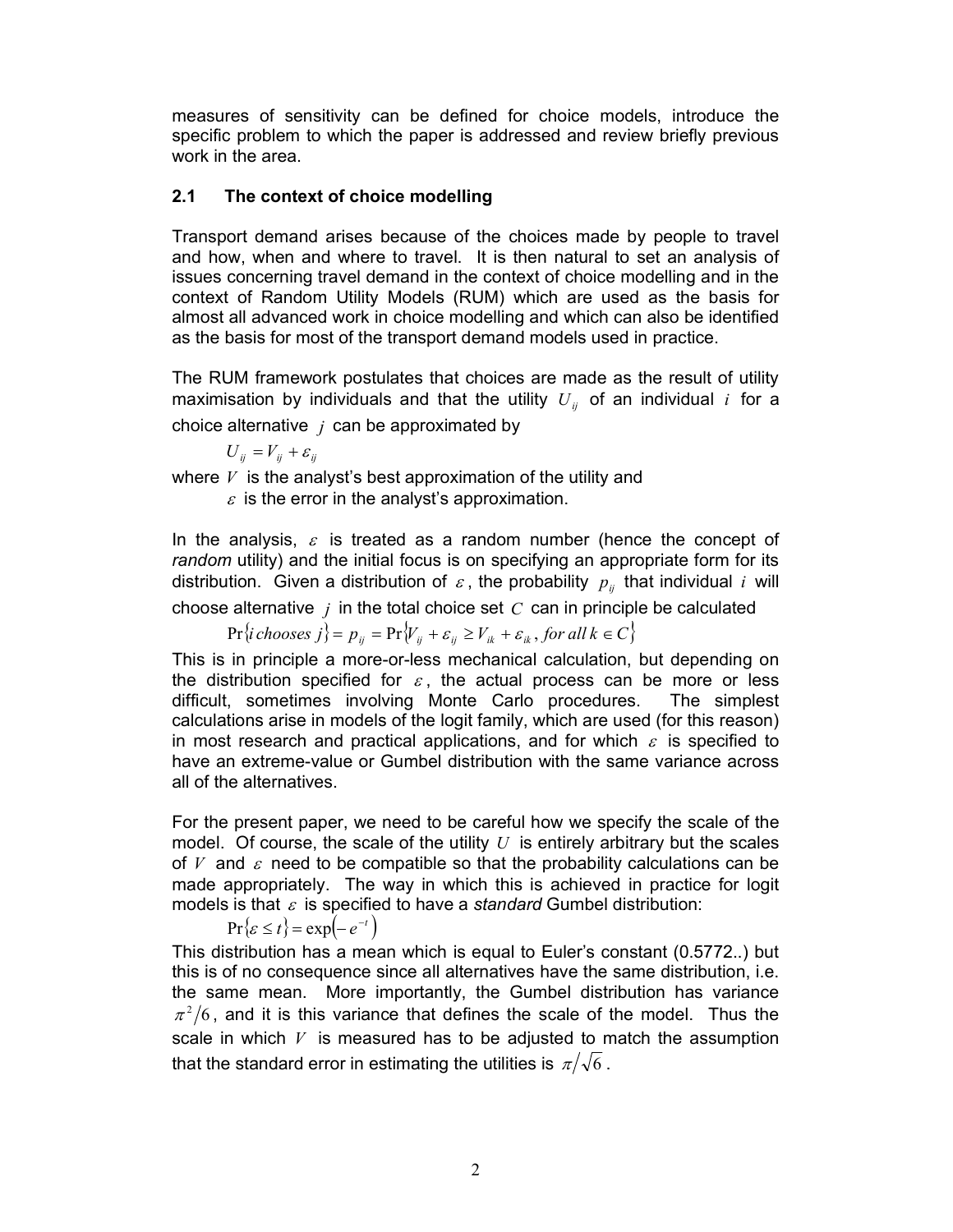In practice,  $V$  is generally specified as a function linear in unknown parameters  $\beta$ 

$$
V_{ij} = \sum \beta_r x_{rij}
$$

where  $x_{\text{rij}}$  represents measured data items, different items (e.g. cost, time etc.) indexed by  $r = 1,...$ , relating to alternative j for individual i.

An important stage in most studies is to make an estimate of the  $\beta$ 's on the basis of the revealed or stated preferences of a sample of individuals. The ratios of the  $\beta$ 's can be interpreted as 'trade-off' ratios indicating the relative importance of marginal changes in  $x$  variables. While these ratios are of primary importance in many studies, for the present work the interest is in the absolute value of  $\beta$ .

The  $x$  variables include concrete measures of the attributes of the alternatives, such as the number of minutes or Euros that are spent when that alternative is chosen<sup>1</sup>. Because of the relationship between the scale of  $V$ and the measurement error in the utilities, the  $\,\beta_{_t}\,$  attached to (say) a time attribute gives the relationship between minutes and the error measure in the model. Specifically, we can say that the utility standard error, measured in minutes, is  $(\pi/\sqrt{6})/\beta_{\scriptscriptstyle{t}}$  .

In model estimation, what is happening with respect to the absolute values of the  $\beta$ 's is therefore that they are adjusted to make the measured utility compatible with the standard error. The  $\beta$ 's are therefore determined by the analyst's success in approximating the true utility  $U$  by the measured utility  $V$ , and not by the responsiveness of the population to changes in  $x$ . Specifically, if the analyst is more successful, the error will be reduced and  $\beta$ will increase.

## 2.2 Elasticity and Demand Sensitivity

The concept of elasticity is widely used in economics to measure demand sensitivity to variables such as price and has an attraction in that context because it is dimensionless. The standard formulation of the elasticity  $\eta_{ir}$  of the demand  $\mathcal{Q}_j$  for alternative  $\,j\,$  with respect to a variable  $\,x\,$  is

for 'arc' elasticity r j j  $r = \frac{x_r}{Q_i} \cdot \frac{\Delta z}{\Delta x_i}$  $\overline{\varrho}_i$  $\overline{\varrho}$ x  $\Delta$  $\Delta$  $\eta_{ir} = \frac{x_r}{\Omega} \cdot \frac{-z_j}{\Omega}$  or for point elasticity r j j  $r = \frac{x_r}{Q_i} \cdot \frac{\delta g}{\delta x_i}$  $\overline{\varrho}$  $\overline{\varrho}_i$ x  $\partial$  $\partial$  $\eta_{ir} = \frac{\lambda_r}{\lambda}$ .

where  $\Delta Q$  and  $\Delta x$ , represent respectively the change in demand and the change in the variable that causes it. The point elasticity form, using differentials rather than finite differences, is often more convenient for theoretical discussions.

<sup>1</sup> The possibility of non-linear transformations of  $x$  exists, of course, but dealing with this possibility would complicated the discussion unnecessarily at this point.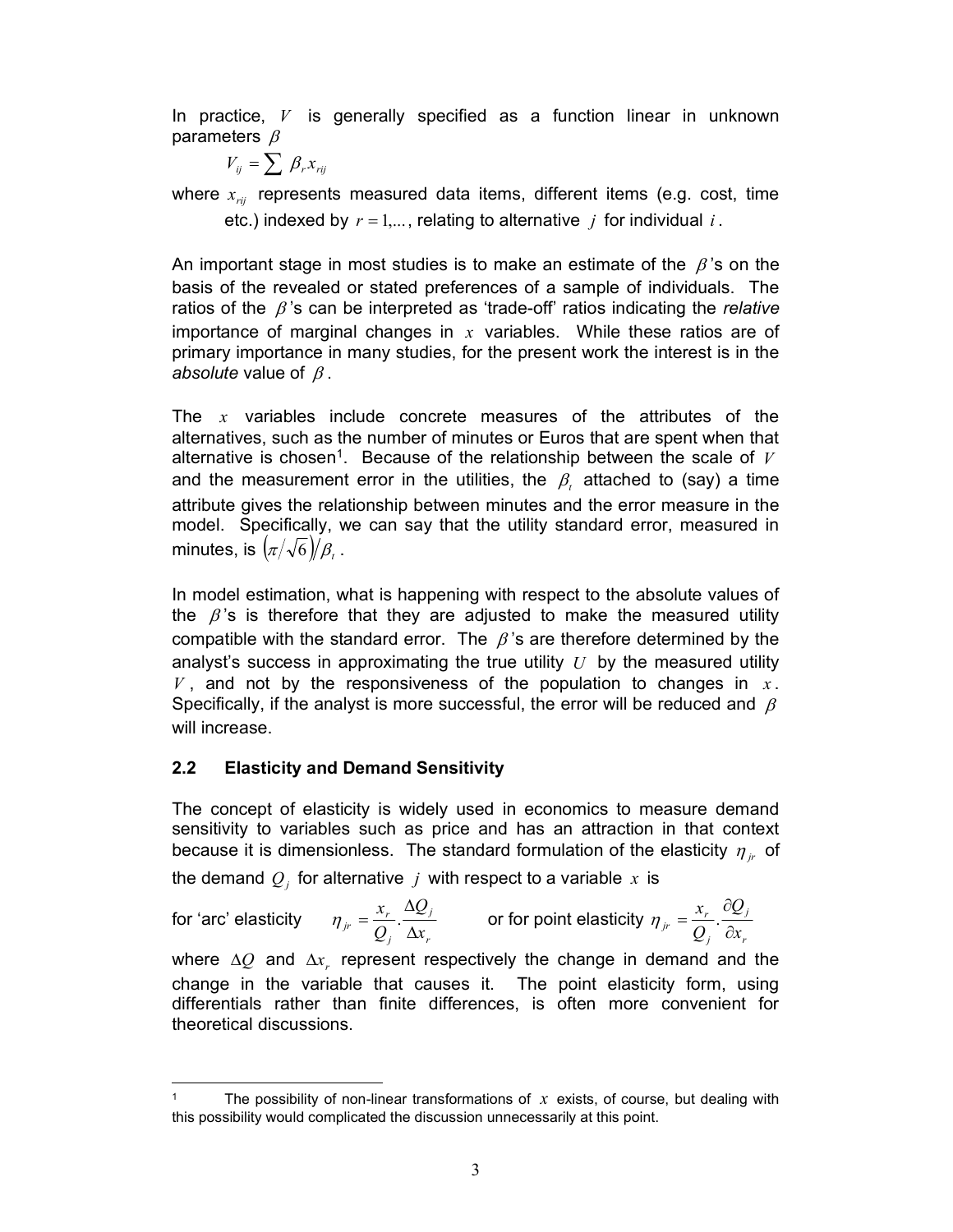For application to predict aggregate demand, a choice model is implemented to give the total expected demand for alternative  $j$  by

$$
Q_j = \sum_i w_i p_{ij}
$$

where  $w_i$  is a weight or expansion factor, effectively giving the number of individuals of type  $i$  being considered.

Providing we allow  $i$  to include the specification of the home location of individuals, this simple formulation covers almost all forecasting models used in research and practice, including both what is normally considered as 'sample enumeration' and aggregate models. The formulation allows us to express elasticity for a choice model by

$$
\eta_{jr} = \frac{\overline{x_r}}{Q_j} \cdot \frac{\partial Q_j}{\partial x_r} = \frac{\overline{x_r}}{Q_j} \cdot \sum_i w_i \frac{\partial p_{ij}}{\partial x_r}
$$

A difficulty in applying this formulation in a choice modelling context is that the value of  $x_r$  often varies in the population so that the mean value  $\overline{x_r}$  has to be included in the equation and this may not give a good representation of the population, for example when  $x<sub>r</sub>$  is zero for some observations, or when a non-linear transformation is applied. The presence of the total demand  $\mathcal{Q}_j$  in the equation is also a confusing factor. An alternative measure of model sensitivity is suggested by Cramer (2007): the Average Sample Effect (ASE). Generalising his measure slightly (allowing for the presence of w) this can be given as and the mean valuation in a cloude independent<br>of  $x$ , often varies in the population so that the mean value  $x$ , has to be<br>d in the equation and this may not give a good representation of the<br>tion, for example when  $x$ ,

$$
ASE_{rj} = \frac{1}{W} \frac{\partial Q_j}{\partial x_r} = \sum_i w_i \frac{\partial p_{ij}}{\partial x_r} / W
$$
 (1)

where  $W=\sum_i w_i$  , the total amount of demand.

This definition applies only for a binary model, but a more general measure can be obtained if we utilise the fact that  $x<sub>r</sub>$  has its impact in the model as part of the utility of an alternative, so the demand sensitivity can be defined

$$
\zeta_{ik} = (1/\beta_r) ASE_{rj}
$$
  
=  $(1/\beta_r) \sum_i w_i \frac{\partial V_k}{\partial x_r} \frac{\partial p_{ij}}{\partial V_k} / W$   
=  $\sum_i w_i \frac{\partial p_{ij}}{\partial V_k} / W$ 

where  $\,\beta_{_r}$  is the coefficient of  $\,x_{_r}$  in the utility function of alternative  $\,k$  .

The function  $\zeta$  can be applied to any form of model; it is dimensionless, independent of  $r$  and depends only on model structure and on the measured utilities for each individual, so that it can be considered to be a fundamental property of the model and the distribution of the  $x$ 's in the population.

Note that for given values of  $x_r$  and  $\overline{Q}_j$  we can always obtain the elasticity from the demand sensitivity  $\zeta$ :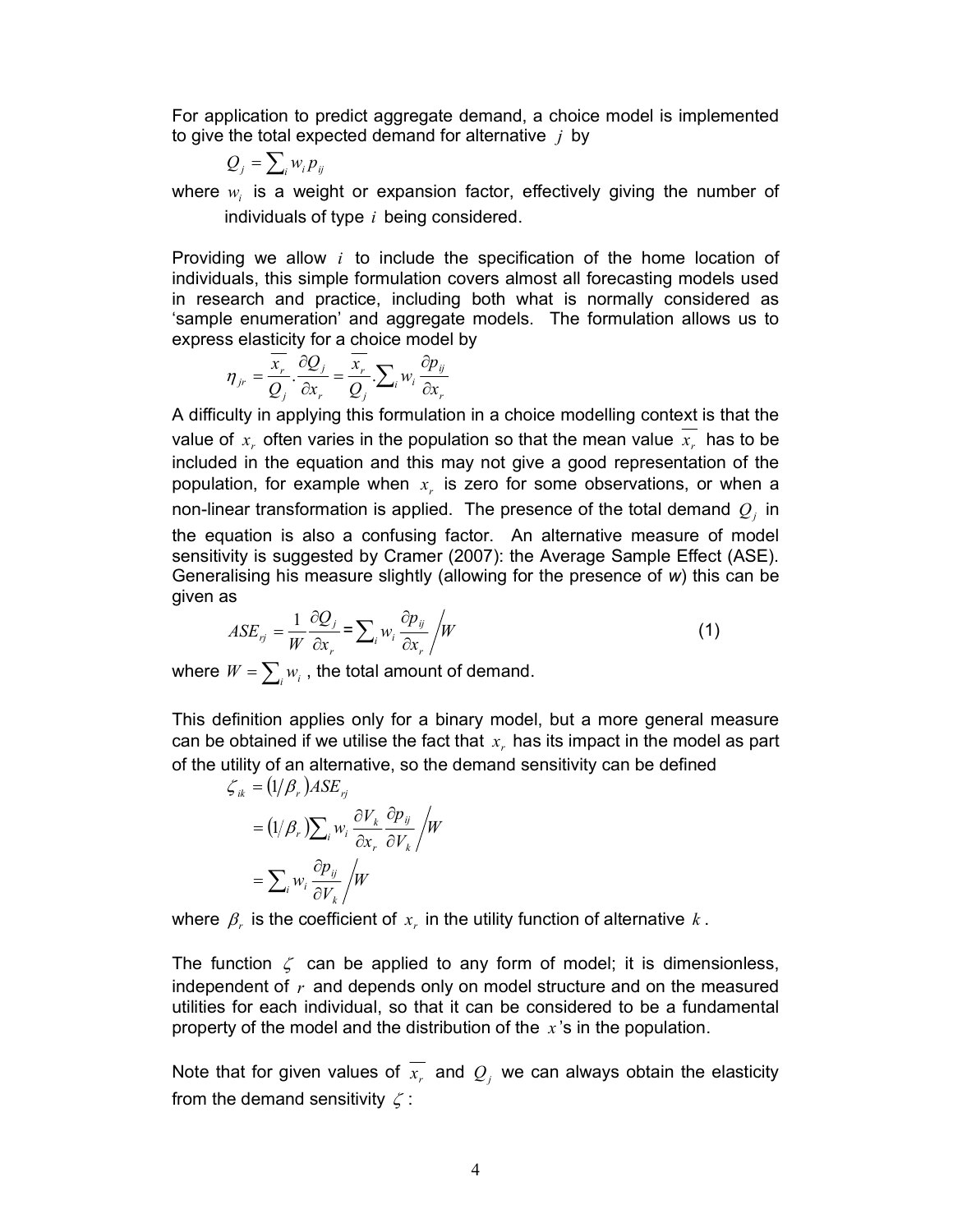$$
\eta_{jr} = \beta_r \frac{\overline{x_r}}{\overline{p_j}} \zeta_{jk(r)}
$$

where  $\overline{p_j} = Q_j / W$ , the average probability of choosing alternative j and  $k(r)$  is the alternative to which  $x<sub>r</sub>$  applies.

In this form we see the apparent direct connection between elasticity and coefficient value. If  $\beta$  increases, then the rest of the equation is apparently unchanged, since  $\zeta$  seems to be a fundamental property of the model, so the elasticity increases. But in the previous section we saw that  $\beta$  depended on the accuracy of the model, not on the responsiveness of the population: this is the basic paradox.

#### 2.3 The work of Cramer (2007)

The paradox discussed in the two previous sections has been addressed by the evergreen Cramer in a recent paper. The context of that paper is that the omission of a relevant variable (orthogonal to the other variables) from a model of binary response, whether logit or probit, shifts the values of the coefficients towards zero. This is in contrast with a linear model, where the omission of an orthogonal explanatory variable increases the error in the model but *does not* change the values of the coefficients. The reason for this difference is that in a linear model the scale of the coefficients is defined by the scale of the response, usually denoted by  $y$ , which is not affected by the set of variables  $x$  chosen as regressors; in a binary response model, i.e. a choice model, the scale of the coefficients is defined by the error in the utility approximation, as described in Section 2.1.

Cramer describes work by Wooldridge (2002) that analyses the effect of omitting orthogonal regressors in a probit model. When the distribution of the omitted regressor is assumed to be normal in the data, it simply adds to the variance of the error (also, in a probit model, assumed to be normal) and a new probit model is obtained with a greater error variance than the model with all regressors included. In a logit model, the issue is not so simple, because Gumbel distributions do not combine well – logit is not always more straightforward than probit! – and Cramer resorts to simulation to investigate the issue. the scale of the coefficients is defined by the error in the utility<br>the scale of the coefficients is defined by the error in the utility<br>as described in Section 2.1.<br>bes work by Wooldridge (2002) that analyses the effect

To quantify the results, Wooldridge defines the Average Partial Effect (this is the expectation, whereas the ASE in equation (1) is the sample effect, i.e. the estimate of the expectation derived from the sample). The APE can be shown to be invariant in probit models to the removal of orthogonal explanatory variables. However, for the logit model, the APE is not immediately apparent, so Cramer derives the ASE as in equation (1), but omitting the weights:

$$
ASE_{ij} = (1/N)\sum_{i} \frac{\partial p_{ij}}{\partial x_i} = (1/N)\beta_i \sum_{i} p_{ij} (1 - p_{ij})
$$

where N is the number of elements in the sample, but he finds that the expected value of this expression is not easy to analyse. However, he does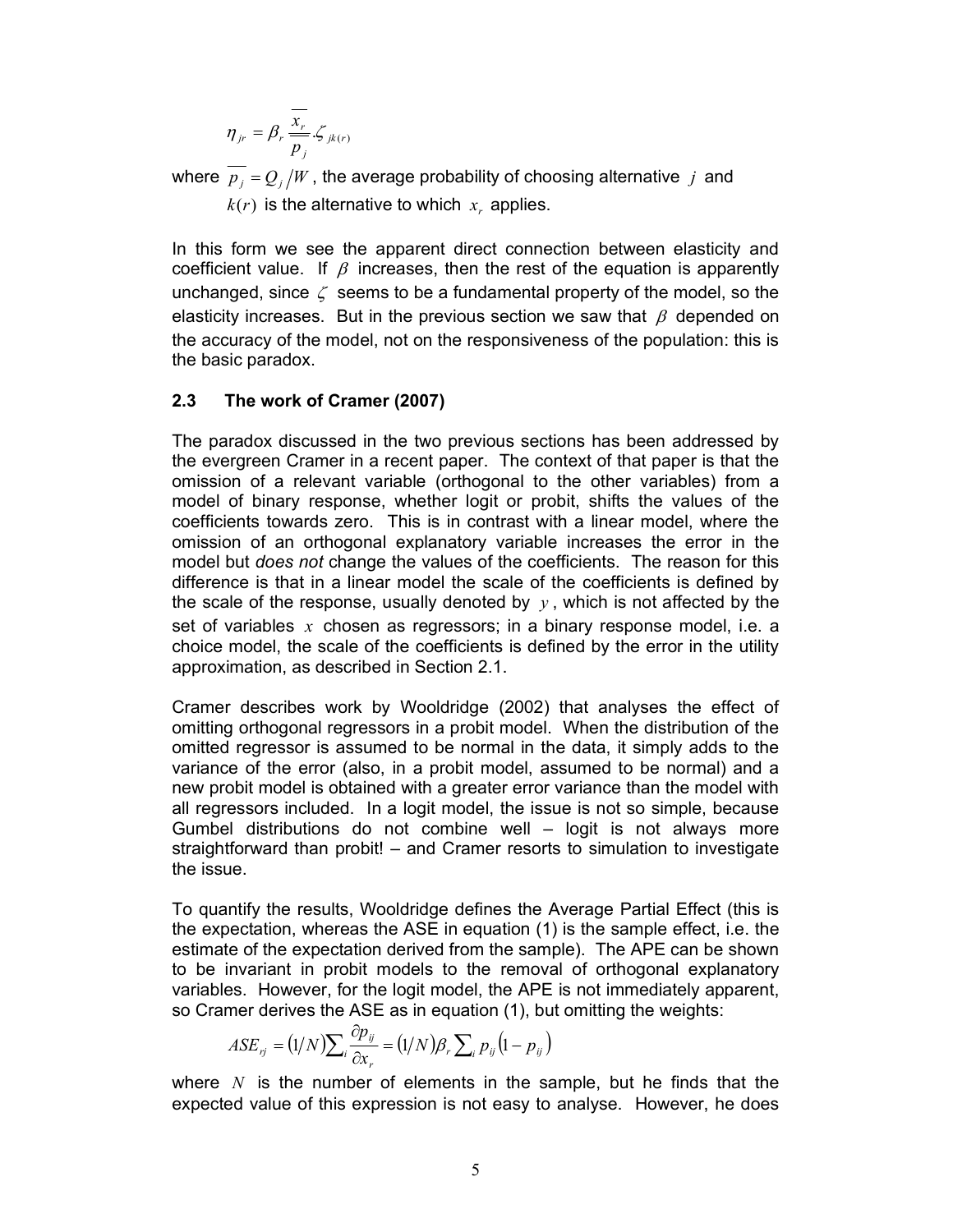state that if a variable is removed, then, because of the increased error,  $\beta$  will move towards zero, the probabilities will all move towards 0.5 and the function  $p(1-p)$  will move towards its maximum value of 0.25.

In contrast to the unclear analytical situation, the results of Cramer's simulation tests are very clear. Using simulations very similar to those described in the following section, he shows that the changes in  $p(1-p)$  are almost exactly sufficient to counteract the change in  $\beta$ . That is, although  $\beta$ changes, the ASE is scarcely affected by the removal of an orthogonal regressor. In other simulations, Cramer shows that this remarkable result is also not noticeably affected by the distribution in the data of the variable removed: it may be normal, logistic, skewed or even a (0, 1) dummy. In this respect Cramer goes considerably beyond the Wooldridge result which applies only for the removal of a regressor with a specific distribution.

Thus Cramer gives the basis for a belief that the resolution of the paradox can be obtained by looking at the way in which the predicted probabilities change when the model is reduced in quality by the removal of a relevant variable. A strong point of his paper is that he shows that the APE remains stable, regardless of the nature of the variable that is removed, i.e. the form of its distribution in the data. However, Cramer's simulations are restricted in specific ways, which make further investigation necessary.

- The models in Cramer's simulations are binary and it is useful to investigate whether the introduction of further alternatives changes the issue. In particular, when the model has a nesting structure different results may be expected, because the nesting structure is intended to accommodate different response scales.
- Cramer studied only the removal of orthogonal regressors. it is common, however, for regressors to be correlated.

More important, the explanation of the mechanism by which adjustments to the demand sensitivity take place has not yet been made intuitive: what is the precise nature of the changes to  $p$  which bring this about? In particular, the explanation Cramer offers for the adjustment to the ASE by the probabilities moving towards 0.5 cannot apply in every case, since in any model containing alternative-specific constants the average probabilities will remain constant, whatever the quality of the model. An intuitive grasp of these mechanisms would be of great help to modellers trying to understand and explain the way models work in practice. We begin by undertaking some very simple experiments.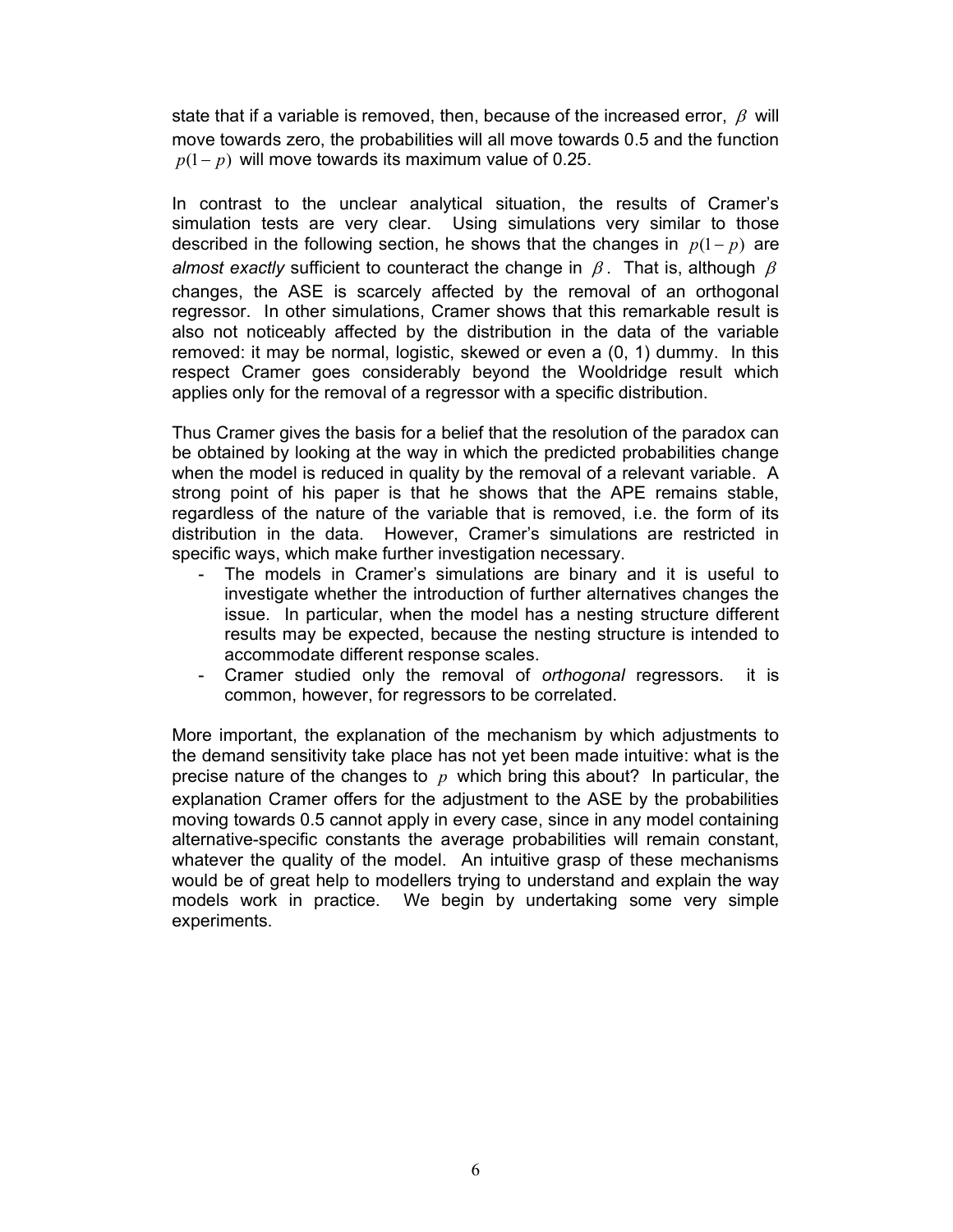# 3. SIMPLE EXPERIMENTS

When the analytical situation is unclear, simulation can offer a way to gain understanding of the effects operating in a model. In this case, we have conducted a number of very simple simulation experiments to illustrate how model scale and demand sensitivity change in a range of circumstances chosen to illuminate the issues being discussed.

# 3.1 Binary model, independent variables

Closely following Cramer (2007), the following simple experiment has been made. Suppose choice is made on the basis of utility functions:

 $U_0 = 0$ 

 $U_1 = \beta_1 x_1 + \beta_2 x_2 + \varepsilon$ 

where  $\beta$  are coefficients whose true value is 1;

 $\varepsilon$  has the standard logistic distribution.

The standard logistic distribution is the distribution of the difference of two standard independent Gumbel-distributed variables, and has the cumulative distribution function  $F(t) = 1/(1 + \exp(-t))$  with mean zero and variance  $\pi^2/3$ .

In the first experiment, the  $x$ 's were distributed in the data as independent standard logistic variables. Hence their averages are very close to zero and they each have variance very similar to that of  $\varepsilon$ .

Table 1 shows the results of models estimated from a simulation in which 1,000,000 choices were simulated according to the model above. The large number of choices was selected to reduce problems with errors in estimation and this appears to have been successful, judging by the standard errors obtained. Two models were estimated from the data generated in this experiment, M2 where both  $\beta$  coefficients were estimated and M1 where  $\beta_1$ was estimated but  $\,\beta_{\scriptscriptstyle 2}\,$  was artificially held to zero.

| Variable                  | M <sub>2</sub>      | M <sub>1</sub> | Ratio |
|---------------------------|---------------------|----------------|-------|
|                           | 0.9954              | 0.6782         | 1.468 |
| standard error            | 0.0023              | 0.0017         | 1.35  |
| $p_{2}$                   | 1.0000 <sup>2</sup> |                | n/a   |
| $\beta$ , standard error  | 0.0023              | n/a            | n/a   |
| kurtosis of $\varepsilon$ | 1.197               | 0.613          | 1.95  |

In the first model, the error in the measured utility is simply the variance of the logistic distribution of  $\varepsilon$ , i.e.  $\pi^2/3$ . In the second model, there is a further error due to the omission from the model of  $x_{\scriptscriptstyle 2}$  , which also has variance  $\,\pi^2/3\,.$ 

The correlation of the estimates of  $\,\beta_{\rm l}$  and  $\,\beta_{\rm 2}$  is 0.499.

2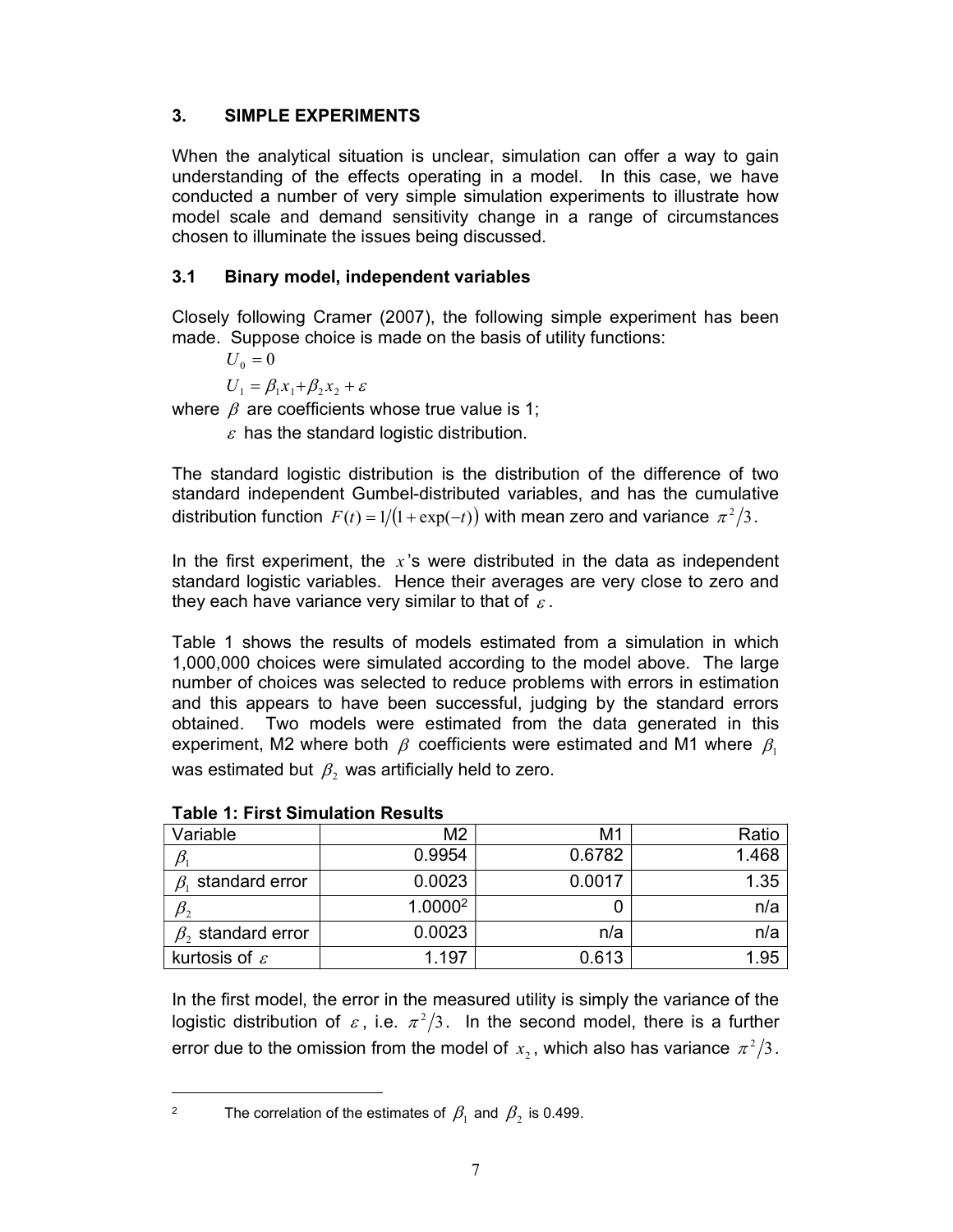Standard modelling theory would indicate the ratio of the coefficients to be  $\sqrt{2}$  $\approx$  1.414, whereas we find the ratio for  $\,\beta_{\scriptscriptstyle \rm I}$  is about 1.468 as shown in the table. The cause of this small difference is probably the changed kurtosis. Although the value for M1 is not exactly half the M2 value (which it should be, theoretically<sup>3</sup>) it is clear that the double error distribution in M1 is considerably less leptokurtic than the single one in M2. That is, the single distribution has fatter tails and relatively more outliers, given its variance, and we would therefore expect a slightly smaller value of  $\beta$  in M1 than indicated solely by the variances, as indeed is the case.

Forecast tests were then made by adding 0.5 to  $x_1$  in the models, with the results shown in Table 2.

| Choice of alternative 1     | M <sub>2</sub> | M1      | Ratio         |
|-----------------------------|----------------|---------|---------------|
| Simulated <sup>4</sup>      | 499608         | 499608  |               |
| Predicted base <sup>5</sup> | 500525         | 500392  | 1.0003        |
| Predicted in test           | 566562         | 566536  | 1 0001        |
| Proportional change         | 0.13194        | 0.13218 | <u>በ 9982</u> |

Table 2: Sensitivity Results from First Simulation

Clearly, the fact that the coefficient in model M1 is 46.8% larger than the corresponding coefficient in M2 has not had a direct impact on the sensitivity of the model. Essentially the changes in the pattern of  $p(1-p)$  have more-orless exactly compensated for the substantial decrease in the parameter.

However, both in M1 and M2 the average probability  $p$  is 0.5, so it is clear that the compensation for the scale change is not due to a change in the average. The variation of the  $p$  values around 0.5 is different in the two cases, however, and this may begin to explain the effect.

#### 3.2 Binary model, independent variables, with constant

To investigate further the extent to which the scale correction effect depends on the average values of the probabilities, a further experiment was set up, very similar to the first, but including a constant. Specifically, the model was

 $U_0 = 0$ 

$$
U_1 = \beta_0 + \beta_1 x_1 + \beta_2 x_2 + \varepsilon
$$

<sup>3</sup> Wikipedia (http://en.wikipedia.org/wiki/Gumbel distribution) gives an expected value for the Gumbel distribution of +2.4. Adding or subtracting two identically-distributed variables halves the expected kurtosis (http://en.wikipedia.org/wiki/Kurtosis).

With reference to the simulated choices, we note that the standard error in the number choosing each alternative can be obtained from the binomial formula  $\sqrt{np(1-p)}$ , which in this case with  $n=10^6$  and  $p=1/2$  is 500, so that the observed discrepancy of 392 is entirely reasonable. The same pseudo-random numbers were used in both models, so it is expected that the same chosen numbers are found.

With reference to the base application of the model, it should not be expected that this would reproduce the simulated shares exactly, as there is no alternative-specific constant in the model.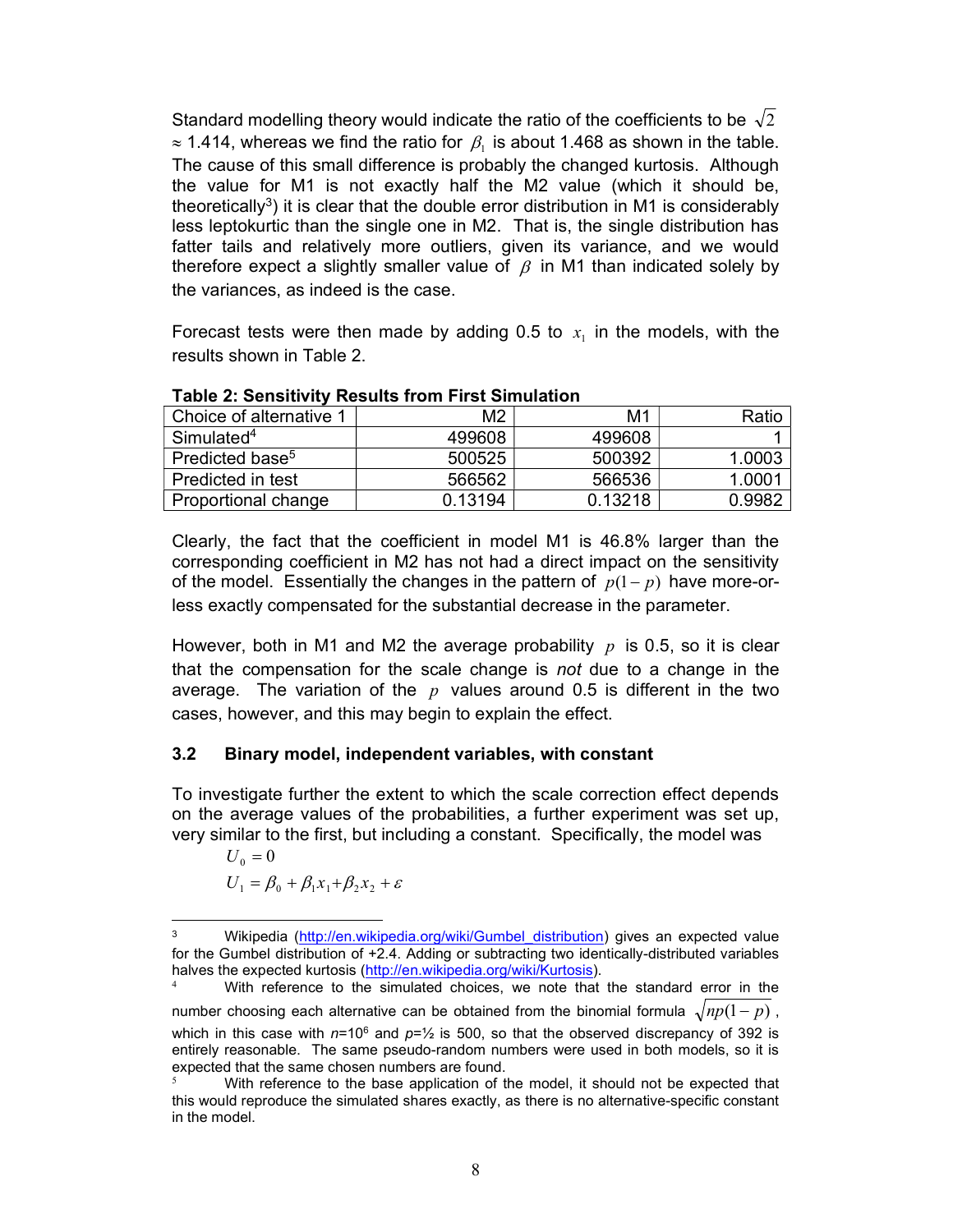where all the  $\,\beta$  's, including  $\,\beta_{\scriptscriptstyle 0}$ , have the true value 1.

The results of estimating a model, once more based on one million simulated choices, are shown in Table 3 with  $\,\beta_{2}$  estimated in model P2 and constrained to zero in model P1.

| P2     | P1     | Ratio |
|--------|--------|-------|
| 0.9959 | 0.6790 | 1.467 |
| 0.0031 | 0.0024 | 1.29  |
| 0.9962 | 0.6813 | 1.462 |
| 0.0024 | 0.0017 | 1.41  |
| 1.0002 |        | n/a   |
| 0.0024 | n/a    | n/a   |
|        |        |       |

Table 3: Second Simulation Results

The difference in error variance between these models is the same as that between the models in the first experiment and the scale change in the  $\beta$ 's is very nearly the same as the 1.468 observed in that case.

Sensitivity tests were conducted on these models by adding 0.5 to  $x_1$ , as in the first case, and the results are reported in Table 4.

| Choice of alternative 1     | P <sub>2</sub> | D1      | Ratio  |  |  |  |
|-----------------------------|----------------|---------|--------|--|--|--|
| Simulated                   | 630643         | 630643  |        |  |  |  |
| Predicted base <sup>6</sup> | 630643         | 630643  |        |  |  |  |
| Predicted in test           | 690965         | 691018  | 0.9999 |  |  |  |
| Proportional change         | 0.09565        | 0.09574 | 0.9991 |  |  |  |

Table 4: Sensitivity Results from Second Simulation

Clearly, the addition of the constant has not materially affected the stability of model sensitivity. We may note that, to preserve the average  $p$  value between P2 and P1, as many  $p$  values have moved away from 0.5 as have moved towards it. The explanation that stability is caused by shift towards 0.5 is not valid and an alternative explanation must be found.

## 3.3 Binary model, correlated variables $7$

In a further experiment, models with 2 and 1 coefficients were estimated from simulated data drawn in the same way as in the first experiment (i.e. without a constant), but with positively correlated x values, constructed so that the correlation between the variables was  $1/\sqrt{2}$  (= 0.707..). The results from the estimation are shown in Table 3.

<sup>6</sup> Because of the constant in this model, these totals are 'predicted' exactly.

<sup>7</sup> I am grateful to Stephane Hess for suggesting this test.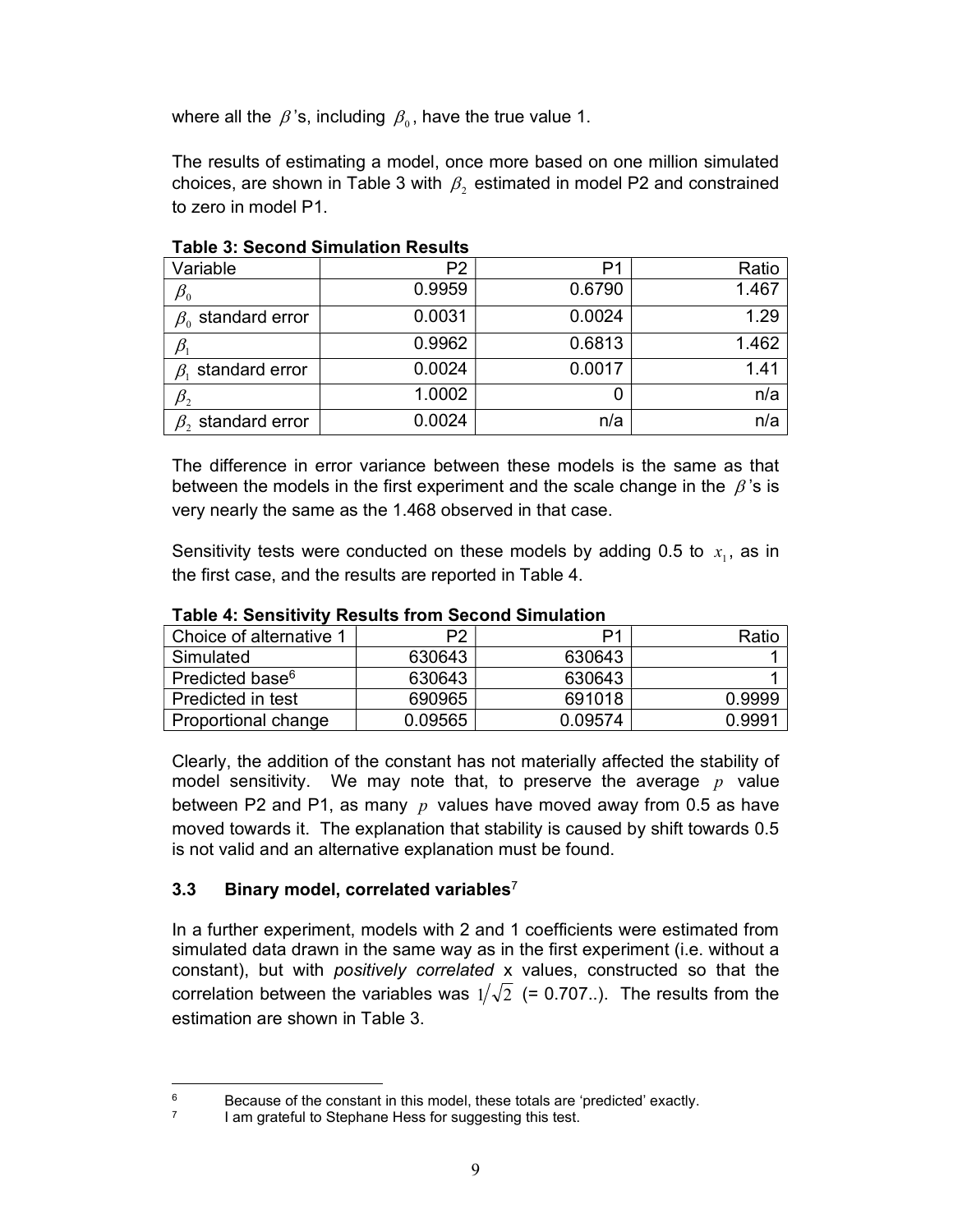| Variable                 | C2     | С1     | Ratio  |
|--------------------------|--------|--------|--------|
|                          | 1.0005 | 1.3174 | 0.7591 |
| standard error<br>ß.     | 0.0036 | 0.0027 | 1.33   |
|                          | 0.9955 |        | n/a    |
| $\beta$ , standard error | 0.0029 | n/a    | n/a    |

### Table 5: Third Simulation Results

The key point here is that the coefficient in the reduced model is *larger* than that in the better model, despite the increase in error. That is, reducing the explanation given by the model does not always reduce the coefficient. This is quite an intuitive result, as  $x<sub>i</sub>$  takes on part of the explanation given in the better model by  $x_2$ , an effect which in this case outweighs the scale correction.

We may also note that the standard errors of estimation in this model are larger than those in the first model, which follows from the correlation of the variables, reducing the amount of information in the data concerning the values of the coefficients  $\beta$ . The correlation between the coefficient estimates is -0.215, not positive as it was in the uncorrelated first simulation.

The results of a sensitivity test, again increasing  $x<sub>i</sub>$  by 0.5, are shown in Table 6.

| Choice of alternative 1 | C <sub>2</sub> | C1     | Ratio  |  |  |  |
|-------------------------|----------------|--------|--------|--|--|--|
| <b>Predicted base</b>   | 500594         | 500466 | 1.0002 |  |  |  |
| Predicted in test       | 562934         | 593701 | 0.9482 |  |  |  |
| Proportional change     | 0.1245         | 0.1863 | 0.6683 |  |  |  |

Table 6: Sensitivity Results from Third Simulation

Here we see that in these circumstances the model sensitivity is by no means stable to the removal of an explanatory variable. The sensitivity in C1 increases by more than the change in the ratio of the relevant coefficient would indicate. It seems that the mechanism that usually operates to increase the sensitivity of the simplified model is operating here to increase the bias.

## 3.4 Tree logit model

In a final experiment, the effect of correlation between the error terms  $\varepsilon$ , rather than between the data x was investigated. This was done by setting up a model of the following form.

 $U_1 = \beta x_1 + \varepsilon_1$  $U_2 = \beta x_2 + \varepsilon_2$  $U_3 = \beta x_3 + \varepsilon_3$ 

In this model, the  $x$  variables were independently distributed, again with standard logistic distribution;  $\beta$  had the true value 1. However,  $\varepsilon$  was distributed standard Gumbel (i.e. with variance  $\pi^2/6$ ) and  $\varepsilon_1$  and  $\varepsilon_2$  had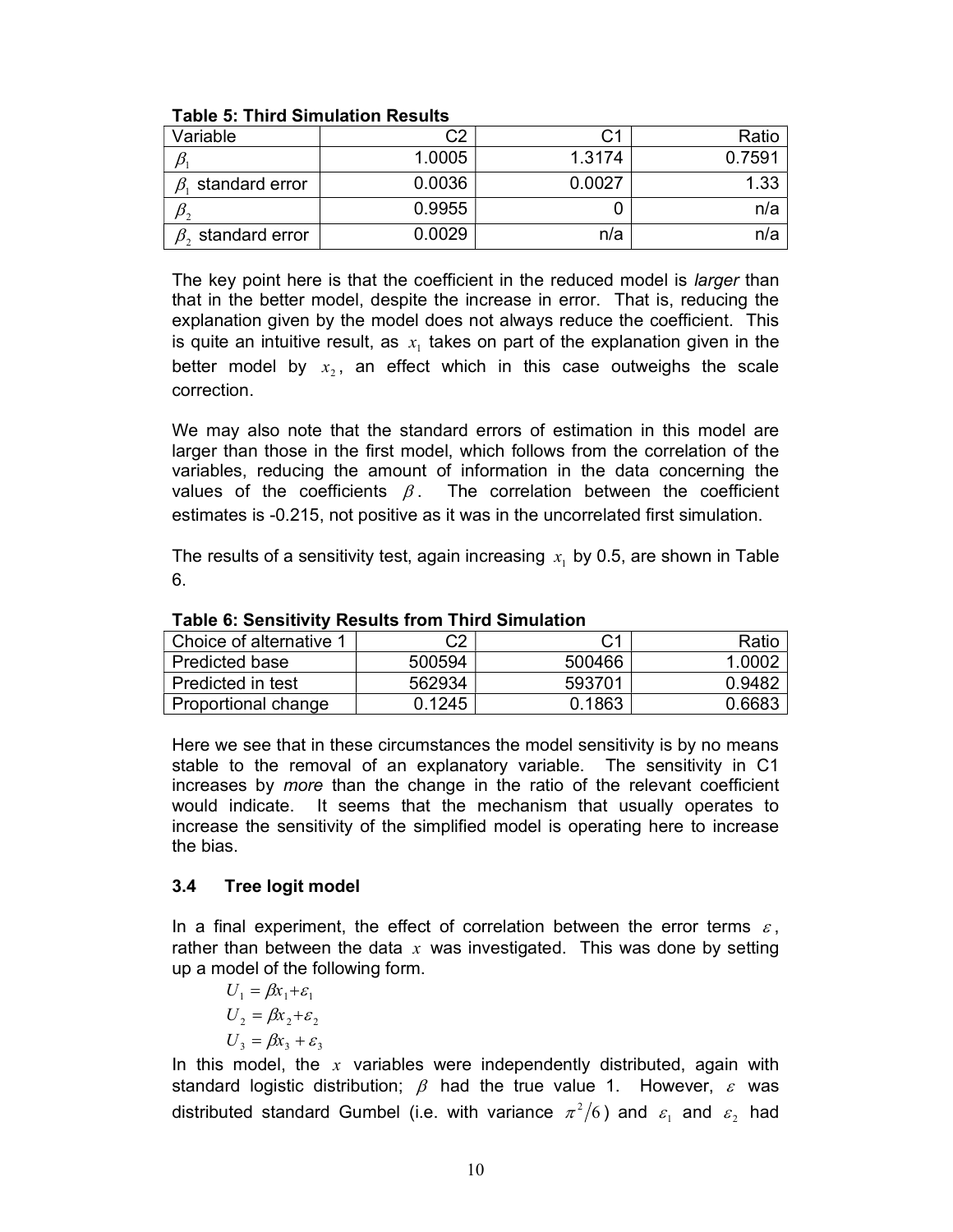correlation 0.25, so that estimating a tree (nested) logit model would give a nesting coefficient  $\theta$  of value 0.5 (the square root of the correlation). This model was estimated based on one million simulated choices, as before, model T1 taking account of ignoring the correlation in the  $\epsilon$ 's and model T0 ignoring it. The results are shown in Table 7.

| Variable                |        |        | Ratio  |
|-------------------------|--------|--------|--------|
|                         | 0.9981 | 0.8159 | 1.2233 |
| $\beta$ standard error  | 0.0017 | 0.0013 | 131    |
|                         | 0.5015 |        | n/a    |
| $\theta$ standard error | 0.0015 | n/a    | n/a    |

#### Table 7: Fourth Simulation Results

The estimation results show that, as in the previous cases with uncorrelated data where effects were ignored, the coefficient  $\beta$  is reduced. However, in this case the cause and effect of this change are rather different, as can be seen from the model sensitivity, illustrated in Table 8. Again, 0.5 has been added to  $x_1$  to simulate a forecast.

| <u>rapic 0. Ochsitivity results from Fourth Omnufation</u> |           |           |        |  |  |  |
|------------------------------------------------------------|-----------|-----------|--------|--|--|--|
| Predictions                                                | <b>11</b> | ГO        | Ratio  |  |  |  |
| Alt. 2 base                                                | 298426    | 333671    | 0.8944 |  |  |  |
| Alt. 2 predicted in test                                   | 265196    | 302797    | 0.8778 |  |  |  |
| Alt. 2 change                                              | $-0.1114$ | $-0.0925$ | 0.8303 |  |  |  |
| Alt. 3 base                                                | 403394    | 333338    | 1.2102 |  |  |  |
| Alt. 3 predicted in test                                   | 383369    | 302472    | 1.2675 |  |  |  |
| Alt. 3 change                                              | $-0.0496$ | $-0.0926$ | 0.5356 |  |  |  |

#### Table 8: Sensitivity Results from Fourth Simulation

Here we see the typical effects that would be expected from the omission of a tree structure that is present in the data. In model T0, the impact of the test is to reduce equally the numbers choosing alternatives 2 and 3, as is typical in a multinomial logit model. However, when the tree structure is correctly included, as in model T1, the reduction of demand for alternative 3 is nearly halved, corresponding well to the true value of the tree coefficient, 0.5; alternative 2 loses more, as would be expected because the coefficient  $\beta$  is larger in this model. The results are slightly confused by the differences in the base situation, which results from the simplicity of the model in having no constant to get the base shares correct.

## 3.5 Summary of experimental results

The first two experiments demonstrate clearly the existence of the model quality paradox: removing an orthogonal variable from the model reduces its quality and therefore reduces the value of  $\beta$ . However this reduction does not materially affect the sensitivity of the model. The presence of a constant in experiment 2 is also not material, showing that it is not a movement of all the  $p$ 's towards 0.5 that brings about the result observed.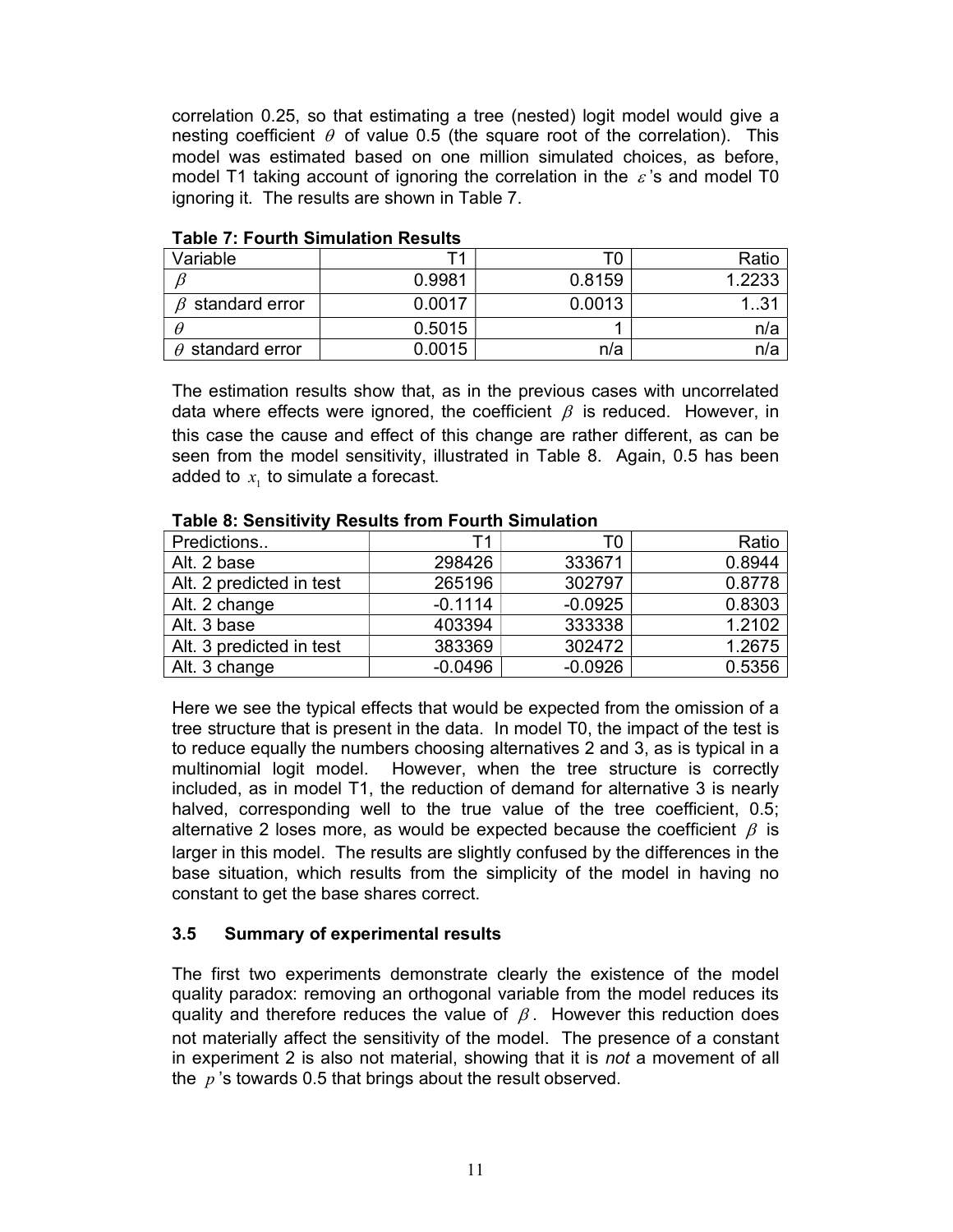In contrast, there is nothing paradoxical about the third and fourth experiments.

The third experiment shows that omitting a variable that is correlated with another variable in the model will bias the coefficient of the second variable and hence the sensitivity of the model. If the correlation of the variables is positive the coefficient of the other variable may increase, because the scale reduction given by loss of quality may be insufficient to overcome the bias. When the coefficient is biased upwards, the quality scale effect operates to reinforce the bias when model sensitivity is calculated.

The fourth experiment shows that reducing model quality by omitting structural effects is not corrected by analogous effects to those that operate on sensitivity when variables are omitted.

## 4. EXPLANATION OF THE PARADOX

Among the simple experiments described in the previous section, the first experiment demonstrates the paradox clearly and simply and so gives a suitable context for trying to explain it.

### 4.1 Variance of choice probabilities

In 2.2 we defined the sensitivity function  $\zeta_{ik}$ , for an alternative j with respect to the utility of another alternative  $k$ . The expectation of this function can be estimated from the sample as e coefficient is biased upwards, the quality scale effect operates to<br>the bias when model sensitivity is calculated.<br>The experiment shows that reducing model quality by omitting<br>in effects is *not* corrected by analogous divity when variables are omitted.<br> **EXPLANATION OF THE PARADOX**<br>
the simple experiments described in the previous section, the first<br>
entity denotes the paradox clearly and simply and so gives a<br>
context for trying to ex

$$
E(\zeta_{jk}) = \sum_{i} w_i \frac{\partial p_{ij}}{\partial V_k} / W = E\left(\frac{\partial p_j}{\partial V_k}\right)
$$

For a binary logit model, and focussing on the own-effect, the calculation can be worked out further, as was done by Cramer (2007),

$$
E(\zeta) = E\left(\frac{\partial p}{\partial V}\right) = E\left(p(1-p)\right)
$$

and this can be worked out further

$$
E(\zeta) = \overline{p}\left(1 - \overline{p}\right) - \text{var}(p)
$$

where  $p$  is the mean value of  $p$ .

The sensitivity of the model applied to a population is less than the sensitivity of individuals at the mean value of  $p$ . This was a well-known effect in early discrete choice modelling (e.g. Ben-Akiva and Lerman, 1985, Ch. 6), but its application in the present context seems to have been overlooked. Moreover, the magnitude of the effect does not seem to have been estimated previously.

Table 9 presents a number of statistics relevant to the calculation of  $\zeta$  in experiment 1 and taken from the data generated for that experiment. The first three rows present calculations of the components of  $E(\zeta)$ . In model M2, the variance of p is about twice as much as that in M1, so that  $E(\zeta)$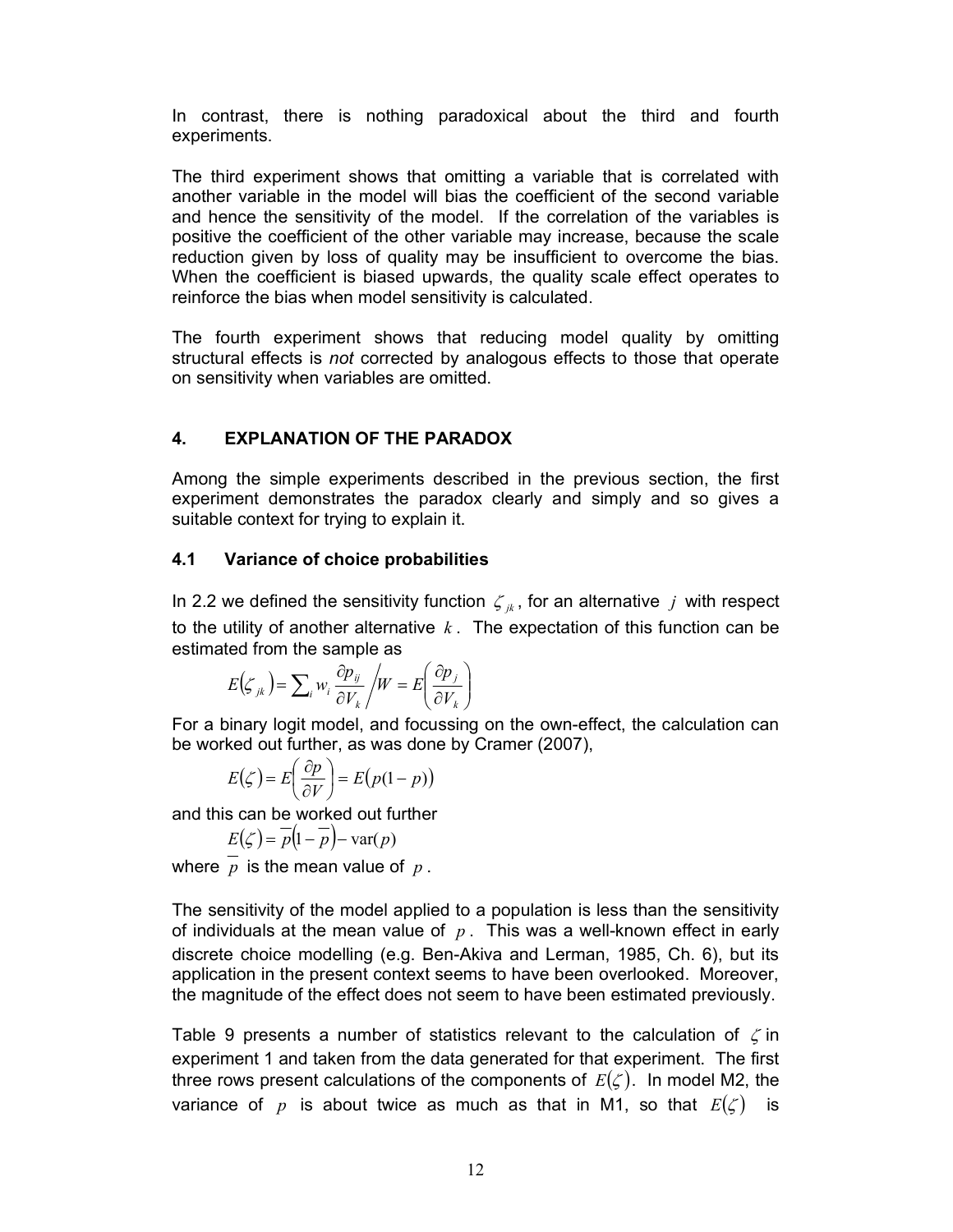substantially lower. However, in the fourth and fifth rows we calculate the expected response to a change in  $x_i$ , finding that the difference caused by the coefficient values and the difference caused by  $Var(p)$  almost exactly cancel out. This is the explanation of the fact that M2 and M1 showed almost identical proportional change in the experiment, as repeated in row 6 of the table; row 6 also shows that  $\zeta$  gives a reasonable representation of the change in demand to be expected from a change of 0.5 in  $x_i$ .

| Variable                                                     |       | M <sub>2</sub> | M <sub>1</sub> | Ratio |
|--------------------------------------------------------------|-------|----------------|----------------|-------|
| $p(1-p)$                                                     |       | 0.25           | 0.25           |       |
| sample variance of $p$                                       | 2     | 0.1164         | 0.0537         | 2.168 |
| $\zeta = \overline{p}\left(1 - \overline{p}\right) - Var(p)$ | 3     | 0.1336         | 0.1963         | 0.681 |
| $\beta_{\scriptscriptstyle 1}$                               | $4^*$ | 0.9954         | 0.6782         | 1.468 |
| $0.5 * \beta_1 * \zeta$                                      | 5     | 0.0665         | 0.0665         | 0.999 |
| Demand change                                                | $6*$  | 0.0661         | 0.0661         | 0.998 |
| Var(V)                                                       | 7     | 6.546          | 2.231          | 2.934 |
| Var(<br>Var(p)                                               | 8     | 0.0178         | 0.0240         | 0.742 |

Table 9: Results on sensitivity from experiment 1

\* Information copied from Table 2.

Thus we conclude that overall model sensitivity depends on the variance of the predicted probability.

In turn, the variance in  $p$  depends on the variance in  $V$ , which is shown in row 7 of the table. As a first-order approximation, the variance of  $p$  would be directly proportional to the variance of  $V$ , with a proportionality equal to  $(p(1-p))^2$ , i.e. 0.0625. However, because of the large range of V in M2, this relationship does not hold, as shown in the final row of the table, and even with the smaller variance in M1 the approximation is poor. Tests with more limited variance in  $V$  have shown the relationship to be accurate for those values, however. This dependence of  $Var(p)$  on  $Var(V)$  is important, because the variance of  $V$  will always increase when additional significant variables are included in the model.

For models other than binary logit, the calculations for  $\zeta$  are of course more complicated but the principles are the same. When the formula for  $\partial p_i/\partial V_k$  contains terms in higher powers of p, we may need to refer to the skewness or other moments of  $p$ , so that the calculation can become quite complicated.

However, the principles of the mechanism are established:

- model sensitivity  $\zeta$  depends on the distribution of p in the population;
- for logit models the calculations are quite straightforward and explain completely the results observed in the first experiment;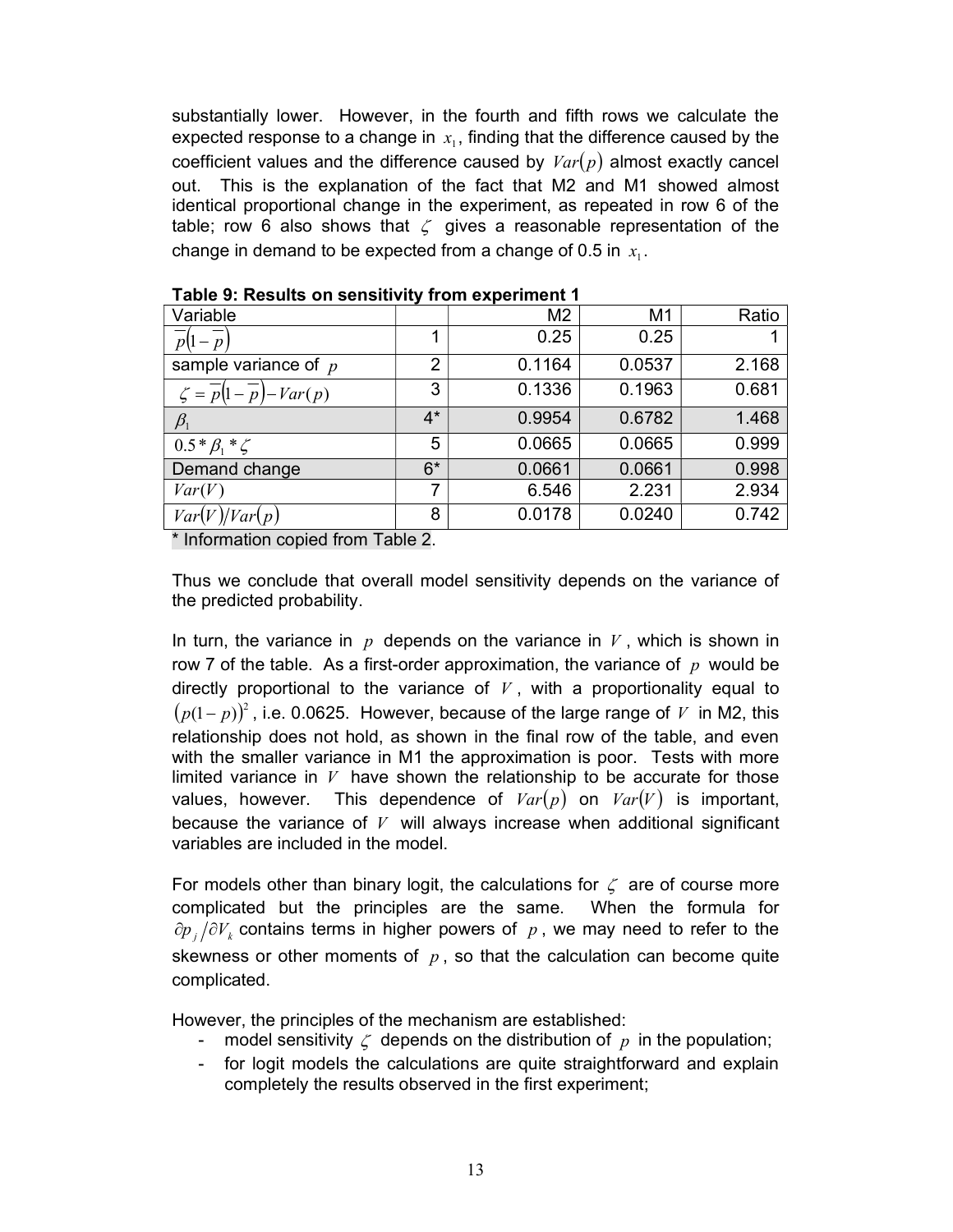- the relationship between variance in  $p$  and variance in the underlying measured utility  $V$  is not clear when the variance is large, but it is obvious that variance in  $p$  increases when variance in  $V$  increases.

Thus, when a model is reduced in quality by the elimination of a variable, providing that the change does not bias the coefficients of the remaining variables, no change in sensitivity is expected. Conversely, improving the model would not affect sensitivity either. A similar effect would also be expected when models are changed in quality by increasing or reducing the accuracy with which variables are measured, again assuming that these changes introduce no biases.

An example of change in model quality of this type would be to change the level of spatial disaggregation at which the model operates (cf. Daly and Ortúzar, 1990). In consequence, when the level of aggregation of the model is changed,  $\beta$  values need to be adjusted to match the quality of the model, increasing when more detailed measurements are made (e.g. smaller zones) or when additional variables are added, so that model sensitivity is not affected. When a model is re-estimated with the more detailed data, this adjustment will be made automatically.

A further point is that model sensitivity will change when applied with unadjusted  $\beta$ 's in circumstances where the distribution of  $p$  is different. When the variance of  $p$  is high, model sensitivity will be reduced. This should not be seen as a failing, rather a model whose sensitivity changes in that way is responding correctly to predict the behaviour of a population whose circumstances vary. This finding may also be seen as further justification of the practice of re-estimating the scale, as well as the constants, when a model is transferred from one area to another, where the variance of  $p$  may well be different. It cannot be expected that coefficients that are applicable in one area can simply be transferred unadjusted to another area.

### 4.2 Intuitive explanation

The previous section gives an explanation of the paradox in quantitative terms and in the context of the first experiment. A further interpretation can also be given in a more intuitive way.

The figure shows the distribution of the total utility difference (in Euro, for example) between two alternatives before and after the application of a policy which improves the utility of one alternative by €0.50. The fraction of the population with a positive utility difference, i.e. choosing the better alternative, increases because the fraction of the distribution that is positive increases.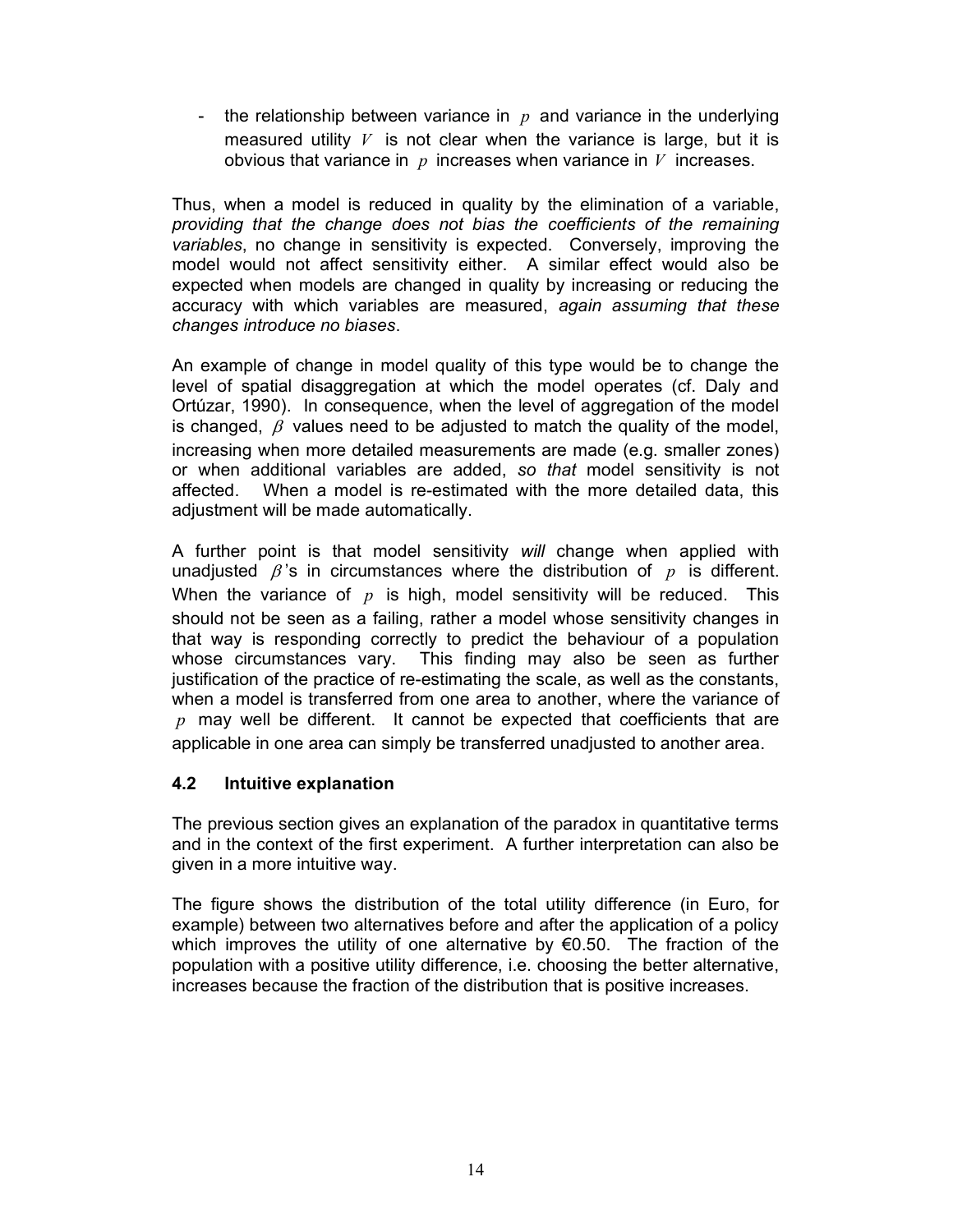

The graph is not related to a choice model but simply describes the distribution of population preferences. To set up a choice model, two steps are required:

- some aspects of the utility experienced by travellers are measured;
- a model is estimated, which means
	- a. determining the relative values of the measured aspects and
	- b. scaling the coefficients of the measured aspects so that the error between the measured and total utility difference has the required variance, i.e. for a binary logit model,  $\,\pi^2/3$  .

Providing there is no bias (that is, that the measured and unmeasured variables are not correlated), and assuming that the cost of the alternatives was measured, the choice modeller could then draw a graph like the one above and predict the increase in demand for one alternative when its utility advantage over the other alternative was increased by  $\epsilon$ 0.50. The graph could be drawn with a scale either in Euro as in the figure or with the scale given by the logit standard deviation. The prediction of change in demand would not be different.

If the model were improved, e.g. by the addition of a measure of reliability, then, providing this did not introduce bias, the relative values of the other aspects would be unchanged but the error (measured in Euro) would be reduced so that the model scale would have to increase to get back to the  $\pi/\sqrt{3}$  standard deviation required. However, the graphs would still look the same, whether drawn in Euro or in the new model scale, and the predicted demand change would be the same. Of course, improving the model will mean that more reliable estimates can be made of the coefficients, and that forecasts for various segments of the market will be different, as well as giving the model the ability to respond to changes in the additional variable.

In summary, the key issue is that there is an overall variance in utility among the population, and how much of this the model captures makes no difference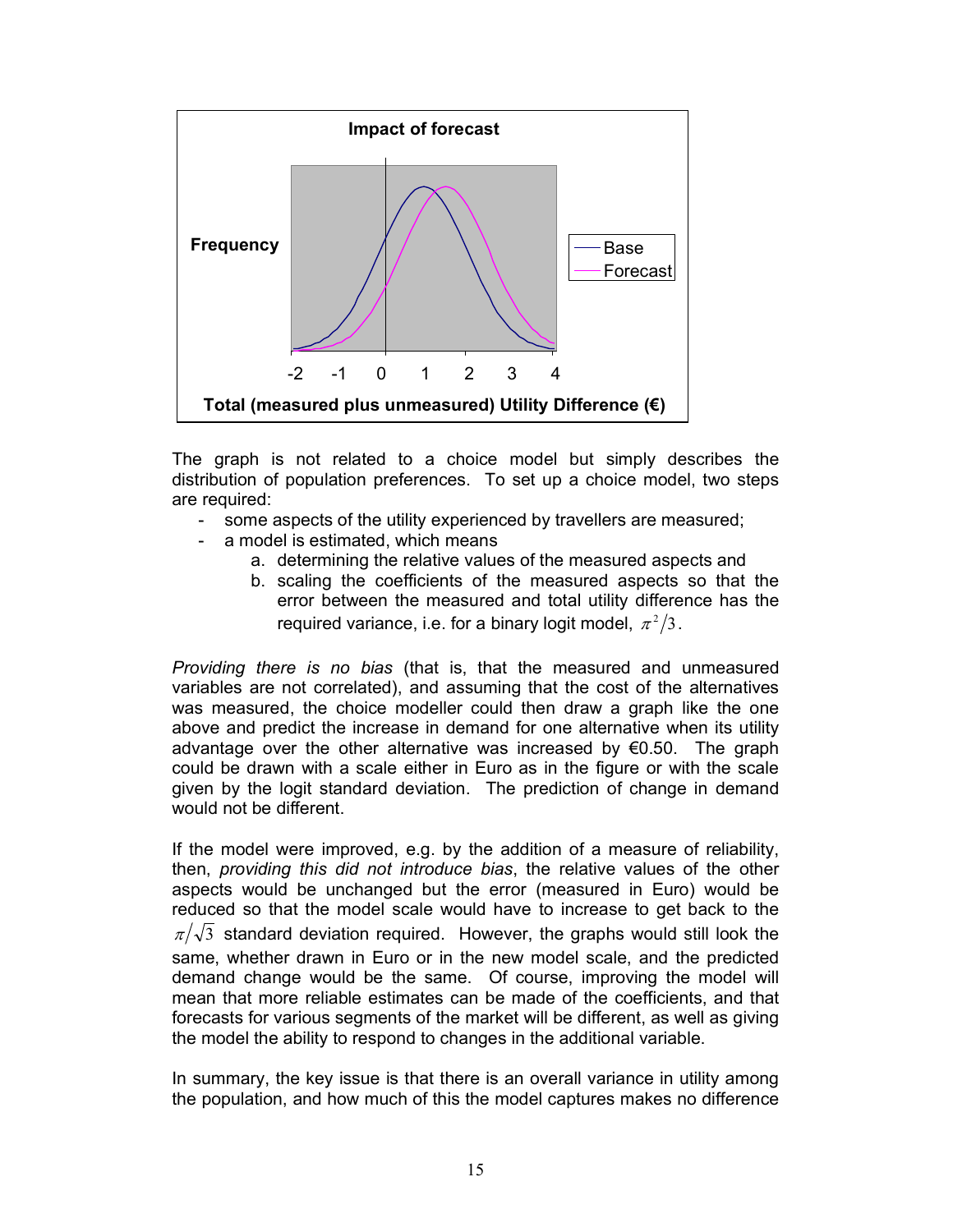to the overall model predictions (providing bias is avoided). The objective of model improvement is then to allow the incorporation of further effects, to reduce bias and to improve the reliability of the estimates.

### 5. CONCLUSIONS

The objective of this paper is to investigate and explain the paradox that changes in model scale can take place without affecting the sensitivity of the model. Without this effect, it would appear that model sensitivity would be increased by the improvement of a model, which (unless bias exists before and/or after the improvement) always increases the model scale.

A measure  $\zeta$  for model sensitivity was defined that is dimensionless, independent of the specific variable considered and avoids some of the difficulties arising in the use of elasticity.

The issue of the dependence on model quality of model scale but not model sensitivity was discussed and illustrated in a recent paper by Cramer (2007). This work shows that the result does not depend on the distributional form of variables included or omitted. However, Cramer does not offer an explanation of the effect.

Experiments were conducted to illustrate and quantify the effect. A very simple experiment showed that the omission or inclusion of a variable in a model did indeed change the scale when the model was estimated, but that this had no impact on the sensitivity of the model. A second experiment showed that the inclusion of a constant in the model, so that a scale reduction does not move all the probabilities towards 0.5, did not affect the stability of sensitivity. However, a third experiment illustrated that, with correlated variables, the omission of one variable may bias the coefficient of another, to the extent that its coefficient increases, and this bias then does allow the model sensitivity to change. A final experiment showed that simplifying a model by ignoring correlation in the errors can change the model sensitivity.

The explanation of the paradox offered in this paper is that model sensitivity depends on the variance in the predicted probabilities among the population. If that variance increases, as it will when more variables are measured, then model sensitivity is reduced. The impact of this dependence was shown to explain the effect observed in the first experiment. In the absence of bias, the magnitudes of the effects of variance change and coefficient change are almost exactly equal and opposite . An intuitive explanation was offered with the idea that the variation of utility in the population exists independently of choice modelling, so that a change in utility will bring about a change in demand, which an unbiased choice model of any quality will expect to predict correctly.

These findings are important for the adjustment and transfer of models in a number of contexts. For example, model transfer between areas or over time needs to take account of the variation of predicted probabilities. It is not